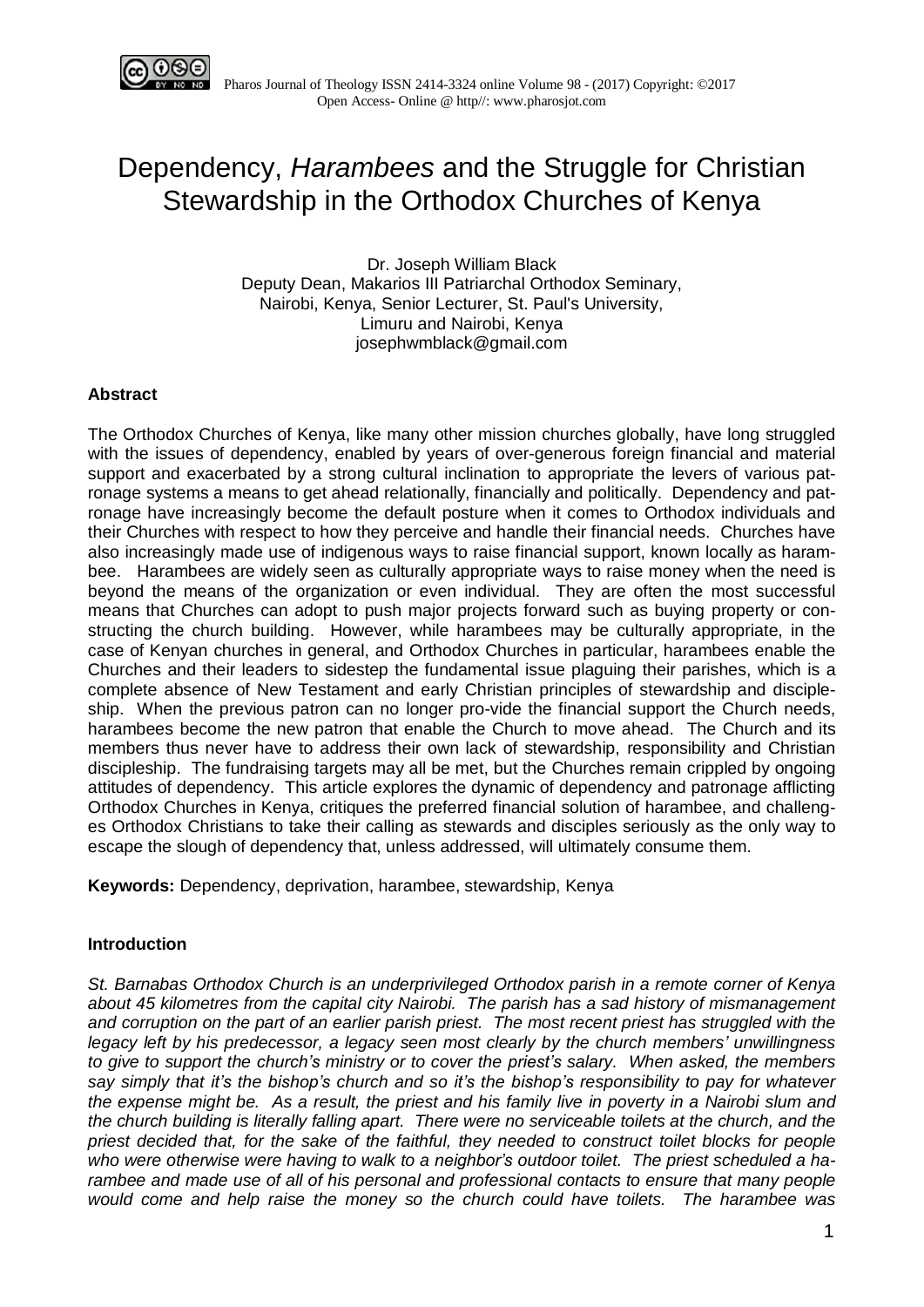

 Pharos Journal of Theology ISSN 2414-3324 online Volume 98 - (2017) Copyright: ©2017 Open Access- Online @ http//: www.pharosjot.com

*scheduled for after Divine Liturgy on a certain Sunday. And on the day, many people from surrounding Orthodox Churches came, as did many local politicians, and even the Bishop himself. Many made significant contributions. The members of the parish were there as well, but their contribution amounted to little more than a few hundred shillings (a few US dollars). The harambee was very successful. Enough money was raised to build the toilet block and also to make repairs to the fence surrounding the church property. But the parish still believes it's not their responsibil*ity to cover any of the costs for the church. The priest continues to scramble to come up with basic *supplies such as prosphora (communion bread) and wine. He pays out of his own meagre resources to buy porridge to feed the children a supplemental meal on Sunday mornings because he* noticed that many of the children in the community are hungry. The parish has not lifted a finger to *help feed their own children. And the parish continues to say that it's not their responsibility to pay their priest. And he continues to live in a Nairobi slum, somehow making ends meet by working as a gardener.<sup>1</sup>*

The parishioners of St. Barnabas Church obviously have many issues, but they are right about one thing. There was a time when funding from generous overseas patrons came to the Bishop enabling him to fund many aid projects and to assist the construction of many Church buildings, as well as provide salaries for priests and workers across the country. As one might imagine, this had a depressive impact on the amount of monies Churches were able to raise in their weekly offerings. 'If the Bishop has the money to pay for everything, why do I need to do anything?' was a common and understandable sentiment. Foreign donors were solicited to help 'poor Africans' and to do for them what they were not able to do for themselves, or at least that was how matters were often understood.

In recent years, overseas funding has all but dried up, and the Orthodox Church has experienced an unprecedented crisis in funding the various programs and maintaining the various salaries and ministries. Increasingly local parishes have been forced to step up and take on responsibility for things like salaries and for funding their own programs and projects. This, of course, has not been a bad thing. What is telling, however, are the ways local parishes have adopted to respond to their new financial realities.<sup>2</sup>

Kenyan Orthodox Christians and parishes have been nothing if not resourceful in finding ways to fund salaries, ministries, buildings and projects. Although some Orthodox parishes are relatively wealthy and some individual Christians have been successful and are prosperous, the vast majority of Orthodox Churches and the people who attend are resource-challenged. Orthodox Christians and their leaders tend to follow their Protestant neighbors in viewing success in terms of both numbers of attendees as well as relative material prosperity. $^3$  Almost every Orthodox leader has in mind what a successful and prosperous parish will look like, in terms of physical plant, in terms of provision for the priest, in terms of ministries sponsored by the parish. As is the case with many other Christian traditions, there are not a few Orthodox Churches in Kenya that have begun with services under a tree. As soon as is possible, a small building with tin or mud wall sides, and a tin roof might be constructed (in the  $20<sup>th</sup>$  century such buildings might have been made of mud and sticks with a thatched roof). The ultimate goal for the congregation would be the construction of a permanent structure made of stone with a concrete floor and tin or even a tile roof. Each step

 $\overline{a}$ 

<sup>&</sup>lt;sup>1</sup> The story related actually happened. The names and location have been changed.

 $2^2$  For an early treatment of many of the issues surrounding stewardship in African contexts, see John R. Crawford,

<sup>&#</sup>x27;Stewardship in Younger Churches: Observations and Caveats From an African Perspective' in *Missiology: An International Review* IX:3 (1981), 299-310.

<sup>&</sup>lt;sup>3</sup> See for example, Peninah Jepkogei Tanui, Dominic Omare and Jared Bogonko Bitange, 'Internal Control System for Financial Management in the Church: A Case of Protestant Churches in Eldoret Municipality, Kenya' in European J*ournal of Accounting, Auditing and Finance Research,* 4:6 (2016), 29-46, especially the description of the context, 29- 33.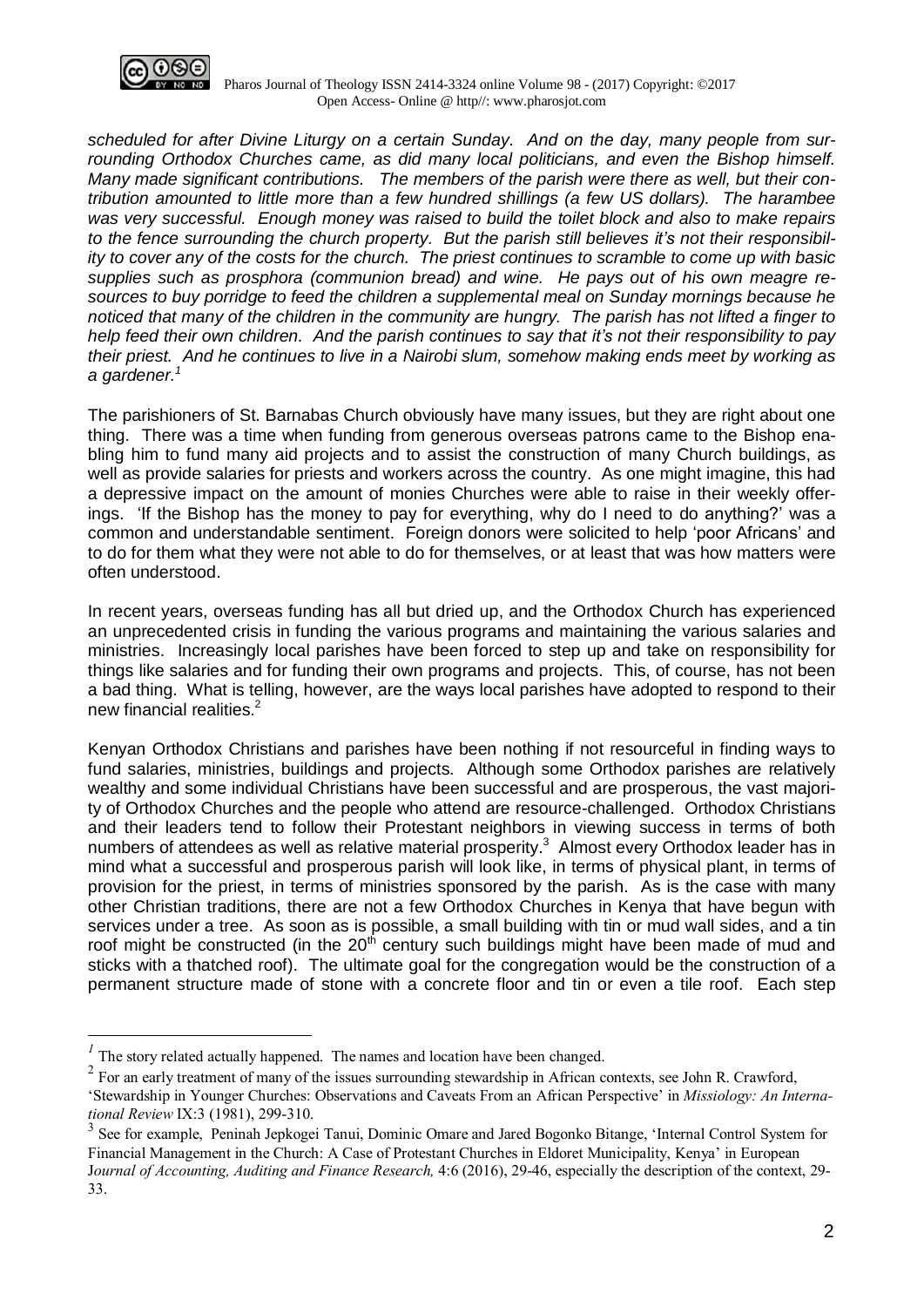

along this path seems prohibitively expensive for any congregation, but especially for those who live in the rural areas.

Although the Orthodox claim to be the original Church and to have best preserved the Traditions of earliest Christianity, with respect to their posture towards money and church offerings, they are not much different from any of their non-Orthodox friends. Whether rural or urban, whether former mission church or new style Pentecostal, Roman Catholic or Protestant or Orthodox, the process of acquiring funds is remarkably similar across the country. Because many of these projects are perceived to be beyond the reach of the local membership, the crucial part of any fundraising effort in Kenya is to find outside donors with the means to help. These outside donors might be wealthy individuals in the local community. They might be denominational leaders such as bishops or mega-church pastors, they might be politicians who are prominent on the local, regional or even national stage. The goal is to create an event that brings the people who have resources together with the people who have the need. And Kenya has developed the perfect, culturally appropriate way of doing just this. It is called *Harambee*.

## **Harambees and Kenyan fundraising**

Kenyan author MacMillan Kiiru defines harambee as 'a collective effort which means pull together. It is a strategy for pooling resources of a community together in order to carry out a community project that meets the needs of all community members.<sup>4</sup> Kiiru sees harambee as 'a built-in provision for self-reliance for the individual and the society' embodying community ideals of 'mutual assistance, joint effort, mutual social responsibility' and community independence.<sup>5</sup> Kiiru's enthusiasm for harambee, given that he is writing a book for Christian leaders on fund-raising, is an indication of how thoroughly the philosophy of harambee has permeated Kenyan Christianity. Alternatively, Mbithi and Rasmussen view harambee as an attempt at 'bottom-up' development to meet local needs which improved self-reliance by making use of indigenous resources and by enlisting popular participation.<sup>6</sup>

Harambee has its origins from Kenya's coastal Swahili-speaking people, who used the word 'halambee' to mean 'Let us all pull together.<sup>7</sup> It expresses ideas of 'mutual assistance, joint effort, mutual social responsibility, community self-reliance'.<sup>8</sup> Harambee was used as a rallying cry by the first president of Kenya Jomo Kenyatta to unite Kenyans for the hard work of forging an independent nation after the long and bloody struggle against the British colonial regime. Most ethnic groups in Kenya have their own version of harambee. The basic idea is that of coming together as a community to assist a neighbor with work on their *shamba* or in building a home or in some other special project. Harambee was also used in funding or providing labor for building special projects such as schools, clinics or churches. In rural parts of Kenya, harambees can still be used in these ways. But in the cities and towns, harambees have increasingly become fundraising events, enabling the community to come up with the money, or at least the next instalment, that enables them to progress on a particular project.

 $\overline{a}$ 

<sup>4</sup> MacMillan Kiiru, *How to Develop Resources for Christian Ministries* (Nairobi: Uzima Publishing House, 2004), 49.

<sup>5</sup> Kiiru, *How to Develop Resources for Christian Ministries*, 49.

<sup>6</sup> Philip M. Mbithi and Rasmus Rasmusson, *Self Reliance in Kenya: The Case of Harambee* (Uppsala, SW: The Scandinavian Institute of African Studies, 1977), 9. See also 146-163.

<sup>7</sup> Kefa Chesire Chepkwony, 'The Role of Harambee in Socio-Economic Development in Kenya: A Case for the Education Sector' (unpublished paper, 2008), 4. <http://www.phasi.org/public/harambee.pdf>

<sup>8</sup> Mbithi and Rasmussen, *Self Reliance in Kenya*, 13.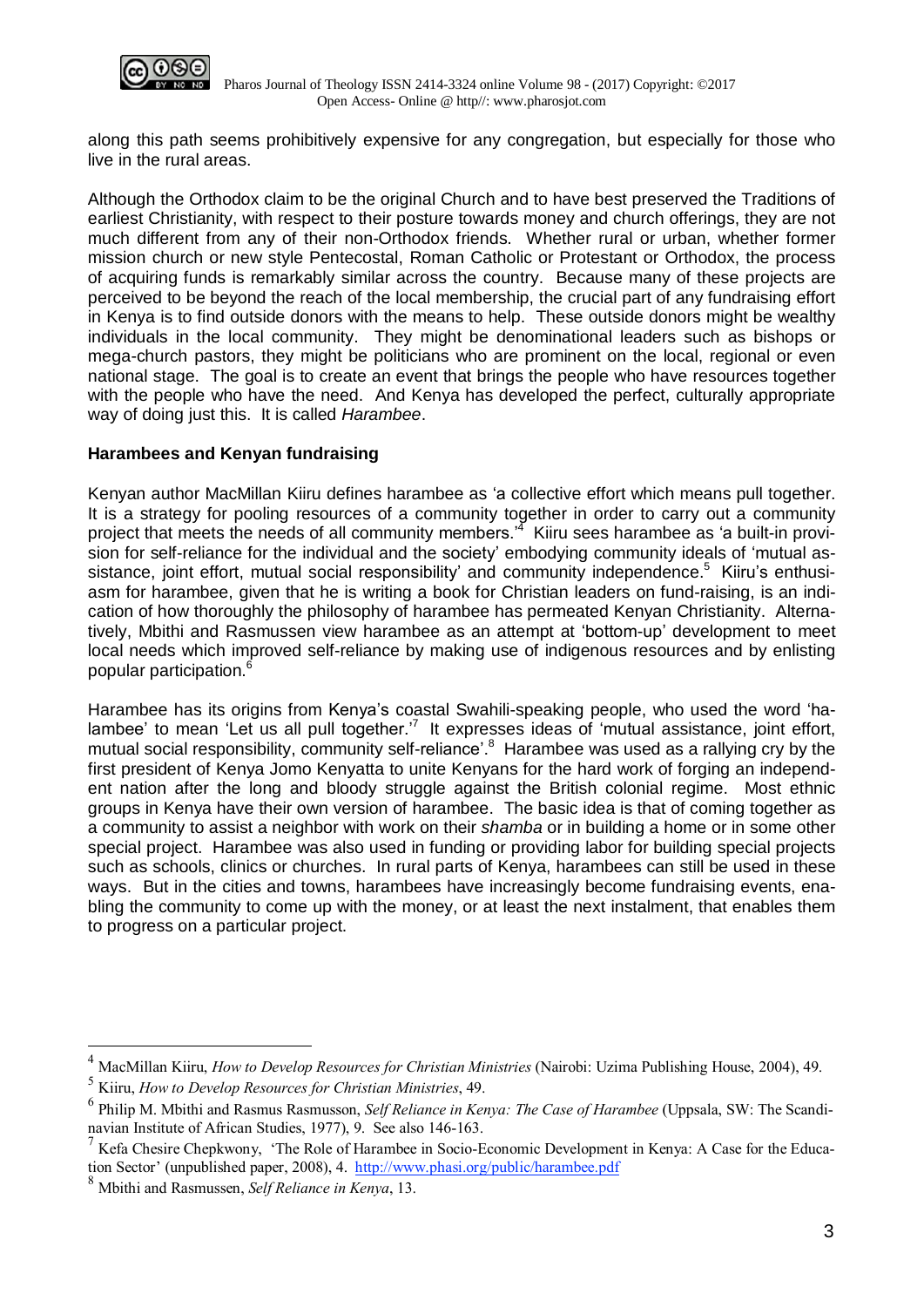

Harambees have proven to be an effective tool for local community development.<sup>9</sup> Individuals who themselves would be considered poor use the opportunity of a harambee to pool their resources to accomplish a goal that might otherwise seem impossible. Harambees also bring together disparate portions of the same community, sometimes even of different ethnic groups, and unite them for a larger purpose than their own community's interest. Participation of individuals, as Mbithi and Rasmussen note, 'is guided by the principle of the collective good rather than individual gain', described as 'enlightened community and collective self-interest'.<sup>10</sup> Kenyans are rightly proud of how this indigenous method of pulling together and pooling resources has been put to use to further development in the wider community and in the nation itself.

Unsurprisingly, Christian churches have made use of the fundraising power of harambee to fund their own building projects and ministry programs. Church buildings whose construction was funded by one or a series of harambees are everywhere. And on any given Sunday even today, harambees will be taking place in multiple churches across any given area. And given that a harambee has proven to be a good opportunity for a politician or for a candidate to be seen, as well as to be seen as being generous, a local harambee, even one sponsored by a church, will often have invited politicians or other local leaders in attendance whose presence and contribution make a splash that's noted by all in attendance and goes far towards ensuring that the organizers will meet their goals.

Harambees are simply a fact of Kenyan fundraising, and they are often the main strategy that is used by many Kenyan churches to fund projects. The purpose of what follows is not to criticize harambee as a fundraising tool and a means of empowering a local community to accomplish more together than they could have ever done as individuals. Instead in the rest of this article I wish to discuss implications of both the patronage and dependency culture and the pervasive practice of harambee in in so many of Kenya's Orthodox Churches, in view of the Christian calling to be stewards, both as individuals and parishes.

# **Churches in Kenya**

 $\overline{a}$ 

By whatever measurement one chooses to use, the vast majority of Kenyan churches across the denominational divide are poor. There are some churches, usually in the major cities or towns, that have achieved a degree of self-dependence. There are, in addition, other immense congregations that have succeeded in tapping into income streams that enable them to mimic the success of Western mega-churches in terms of buildings and programs. But many churches don't have enough money to pay their pastor or priest a living wage. Nor do they have enough money to buy Christian education supplies for the children and youth. Nor is there enough money to purchase Bibles or songbooks or service books. There is not enough money to afford indoor plumbing, or to have a church building bigger than just a one-room mud or tin-walled sanctuary, or to purchase pews or plastic chairs. There isn't enough money to build space for Sunday School, or a room with a table and chairs for committees to meet. Someone may have come up with the money to afford a sound system, but when the speakers are blown out because the volume has been turned up too loud, there is no money for repairs or replacement with the result that the music is not just loud but awful as well. There is simply no funding available to pay someone to clean the church or cut the grass outside. Nor is there money to repair the holes in the roof that leak on the congregation when it rains. The current tin structure where the congregation has been meeting for the past ten years was probably built with money raised at a harambee. But on any given week, when the offering is taken after the Liturgy (as it always is), everyone may walk up front to put their contribution in the basket, but most contributions amount to a few coins or small bills at most. On a 'good'

 $9^9$  See Washington Chege Kamau's study of harambee as an indigenous means of development in Kenya over and against the development assumptions of the colonial authorities: *Harambee: Evaluation of Its Historical and Theological Contribution to Development in Kenya* (Saarbrüken, DE: Lambert Academic Publishing, 2011).

<sup>10</sup> Mbithi and Rasmussen, *Self Reliance in Kenya,* 14.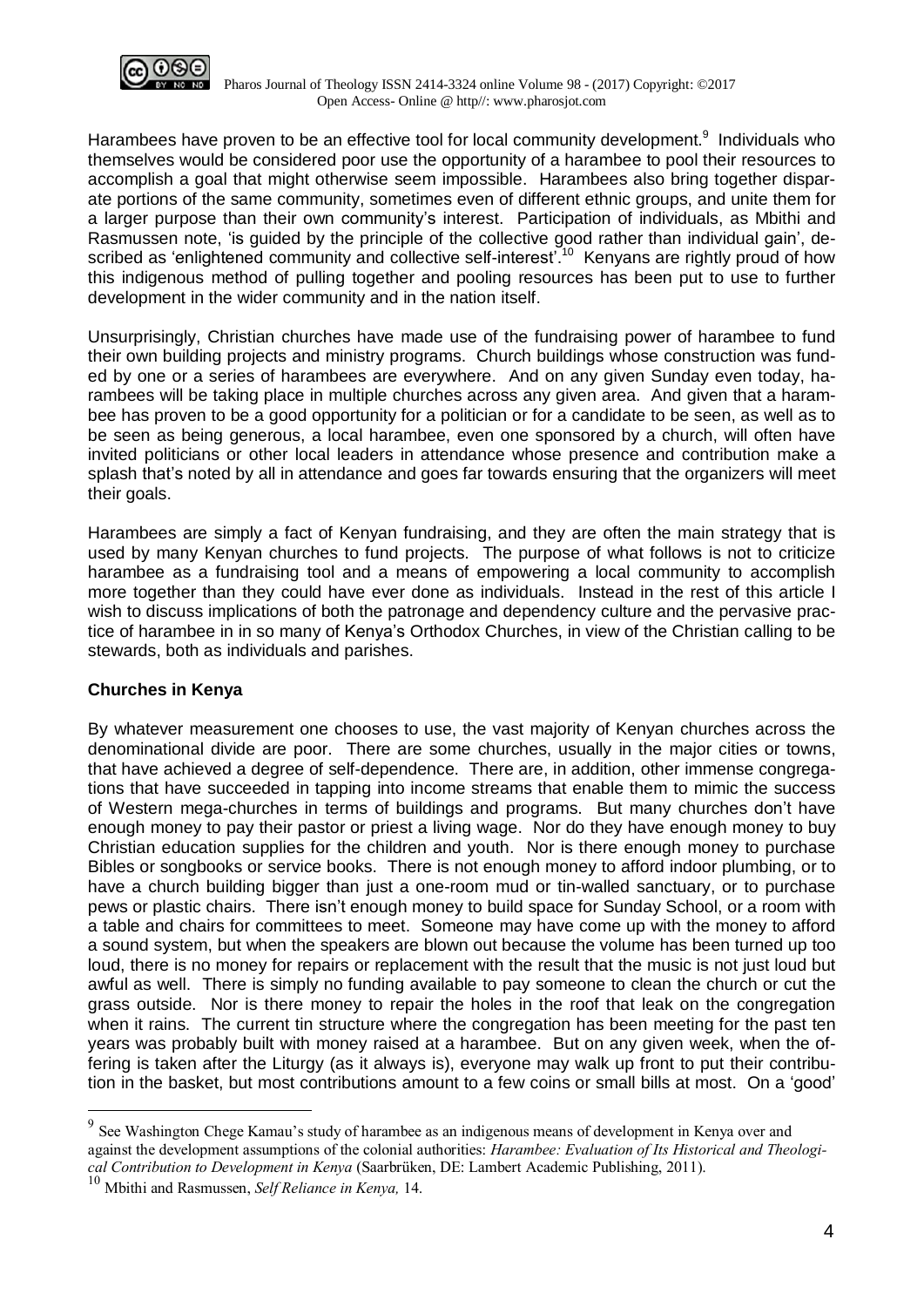

 $\overline{a}$ 

Sunday, the total collected might amount to 500 Kenya shillings, or \$5 USD. That might pay for chai after the service. 'We are poor,' members of one Church told me. 'We have nothing to give.'

Another parish has a beautiful stone building that was paid for by generous contributions from overseas donors funnelled through the denominational office. Moreover, the parish priest receives a stipend from the same denominational office. It may not be enough to live on, but it helps. Even so, despite the significant help from foreign patrons, the week by week picture for this church remains the same as the congregation with the tin church. The offerings collected each Sunday are minimal. Even at the recent harambee sponsored by the Church to build a new school, the amount contributed by the members was disappointing. But the harambee was nevertheless 'successful' because the representative from the denominational office made a huge donation that enabled the project to move ahead.

I mention both of these examples because they represent different versions of the same patronage mentality that characterizes the members and leadership of many Christian churches in Kenya, and many local Orthodox parishes as well when it comes to money and funding church needs. Just as with the old mission churches, many contemporary churches have adopted a posture of dependence upon a patron or patrons.<sup>11</sup> Bluntly put, I don't have to contribute my money to this church or program or building project because somebody wealthy will do it for me. That 'somebody' might be a politician who has his/her own agenda for giving at the harambee. It might be a foreign donor (an individual or Church or a mission organization or an NGO) who has developed a 'relationship' with the pastor/priest/leadership and who gives what for the local economy is a mindboggling amount of 'support' which may or may not be spent with integrity. It might be a denominational office or a bishop who steps in with largesse that rescues the church from its current crisis or helps the pastor pay school fees for his children that were due last week. And so the church survives another week, until the next crisis finds it with hand extended begging the circle of patrons to save them yet again.

These are all pictures of dependency, and their number could be multiplied. Rarely if ever do the patrons of such churches and ministries suspect that they are simply fueling a cycle that is destroying viable Christianity. They think they are doing a good thing by helping these churches and Christian leaders meet needs and accomplish goals. They often feel that they are using their resources to help poor people in their poverty. They often feel that this is what 'mission-minded' people do. But in fact, these many patrons are helping poor people and poor Churches *remain* in their poverty.<sup>12</sup> This is because their intervention removes any incentive to think differently about how we as Christians manage the resources entrusted to us by God. In an article on short term missions and dependency, Robert Reese defines dependency as 'the unhealthy reliance on foreign resources, personnel and ideas, which stifles local initiative. It is expecting someone else to do for you what you could do for yourself.<sup>13</sup> Poor Churches and poor Christians who depend on patrons to rescue them have had the luxury of not thinking Christianly about their money and how it is being used. There is, of course, a communal aspect towards financial responsibility in Kenyan societies, where family members with resources are obligated by ties of kinship to aid those family members who have needs. But the financial poverty of Churches has nothing to do with these kin-

 $11$  This fits into a broader narrative of colonialism and Christian mission strategy identified by authors such as Etim Okon, 'Christian Mission and Colonial Rule in Africa: Objective and Contemporary Analysis' in *European Scientific Journal* 10:17 (2014), 204-207.

 $12$  Glenn Schwartz identifies the issue and traces the consequences and provides some helpful solutions for the issue of dependency. His work is geared to provide mission administrators and missionaries with practical strategies to deal with the realities and consequences of dependency in local churches, institutions and individuals. See Glenn J. Schwartz, *When Charity Destroys Dignity: Overcoming Unhealthy Dependency in the Christian Movement: a Compendium* (Author House, 2007).

<sup>13</sup> Robert Reese, 'Short-Term Missions and Dependency' in *World Mission Associates* (2007), 1, <http://www.wmausa.org/wp-content/uploads/2016/11/Short-term-Missions-and-Dependency.pdf>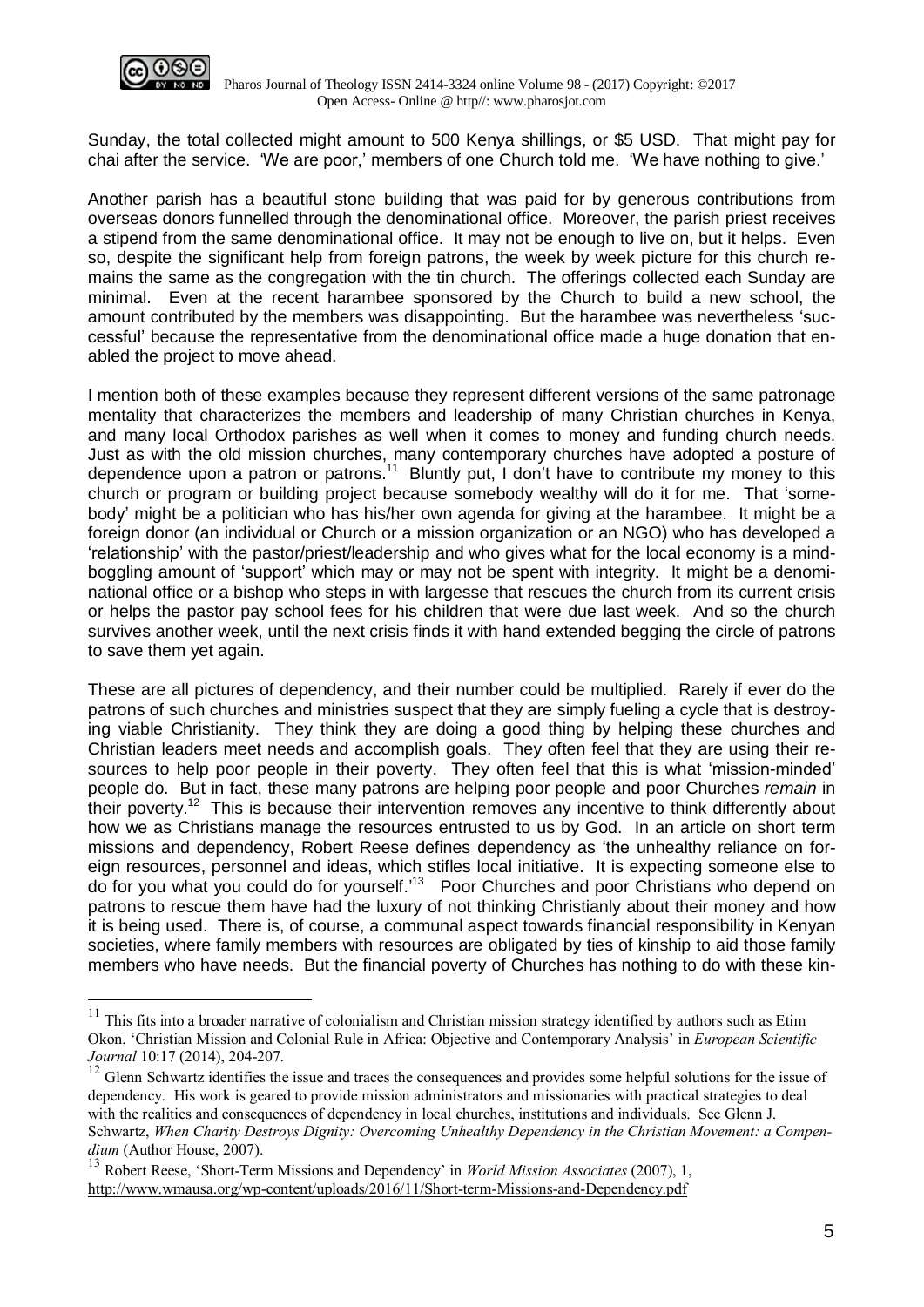

ship and communal obligations to help. Something more fundamental is going on in the Churches, and that has to do with the foundational Christian discipleship issue of bringing every aspect of one's life under the Lordship of Christ, *especially one's finances*. Again, this foundational aspect of being a Christian is called 'stewardship'.

# **The route to Salvation**

The truncated version of the New Testament gospel that is preached and believed in many churches in many Kenyan denominations is heavy on the issue of being 'saved' from our sins, but the corresponding notions of repentance and discipleship, while perhaps mentioned, receive none of the emphasis one finds in the Gospels and the rest of the New Testament. The results too often are churches full of men and women and young people who may have 'a testimony' of when, where and how they got 'saved'. But one quickly realizes that this notion of 'salvation' merely gives the believer the assurance that they are 'going to heaven when they die'. Even in Orthodox Churches, where salvation is construed differently from the Western model on offer,<sup>14</sup> the implications of Orthodox theology, however sound, have often not permeated the hearts and the minds of the faithful so that, in practice, they are little different from their Protestant neighbors in terms of their day to day practice of their faith. There is a rhetoric of piety that is mastered by most. But there is no corresponding sense that the gospel has any meaning or application for today, except to attend church and avoid committing sins that might cause public scandal (or avoid getting caught!).

This incomplete understanding on the part of otherwise sincere Christians means that, for the most part, their 'Christianity' is merely a veneer painted over the way of life they have always known. 'Church is what we do on Sundays,' a businessman told me once. But in the meantime, life goes on as it always has before, with the Gospel making almost no difference in how people actually live or treat each other or manage their affairs. So on Monday through Saturday, this customer is cheated, that policeman is paid off, the books are fudged so that taxes can be avoided, a bribe is received to influence the awarding of a contract, and the wife subjected to physical abuse. And then back to what we do on Sunday.

For Orthodox Christians, this incomplete understanding of the gospel has direct implications for how individual Christians understand and use resources and for how Churches view their finances. One gets the impression that, aside from the postures of piety, Christianity makes no real difference in people's priorities and no material difference in how they make use of their resources. Church members are not 'disciples' (intentional followers of Jesus) because none of their leaders are 'disciples', because no one in the Church has ever raised the issue with them, much less taught and shown them how to be a disciple. Christianity is merely a culturally-appropriate religious add-on to their lives instead of a relationship with Christ that increasingly defines their lives. In this sense, many Orthodox Christians are no different than their Protestant and Roman Catholic neighbors - Christian by profession, but not much else.

## **The importance of Stewardship**

 $\overline{a}$ 

New Testament Christianity is not just a matter of hearing the good news of what God has done for us in Christ, it is also a matter of our response. We respond by repenting – that is, by turning from our destructive ways of living for ourselves, of the way we treated our neighbors and of the ways we ignored God's claim and call on our lives. Our faith leads us to begin a process of bringing our lives into conformity with what it means to be like Jesus: in our character, in our relationships with others, in our relationship with creation around us, and in our relationship with God. And one of the ways we do this is by understanding ourselves as called by God to be *stewards*.

<sup>14</sup> See for example Kallistos Ware's *How Are We Saved? The Understanding of Salvation in the Orthodox Tradition* (Minneapolis, MN: Light and Life Publications, 1996). Ware provides an easy to read explanation of Orthodox emphases when it comes to the gospel and the implications of salvation on the lives of believers.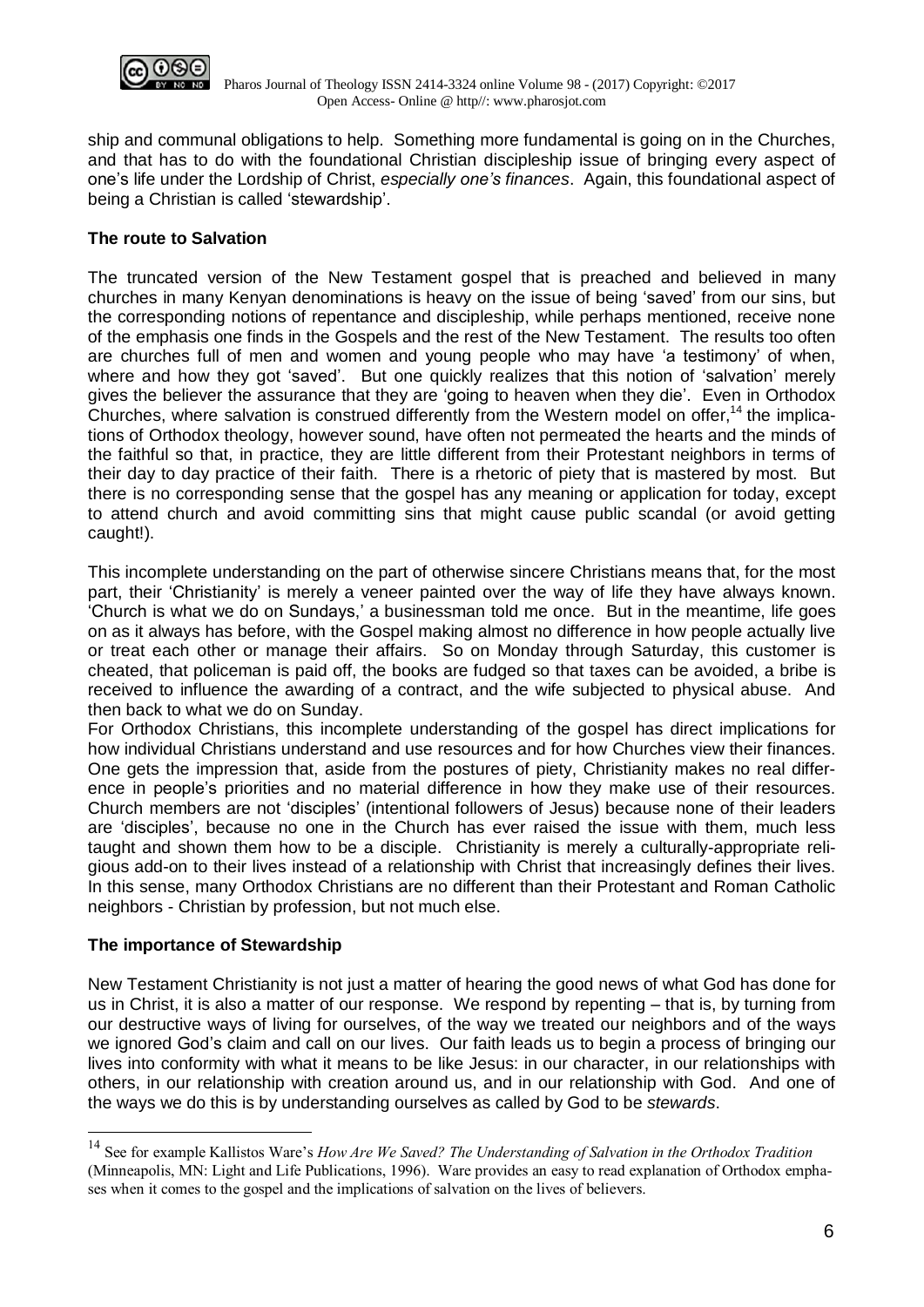

 $\overline{a}$ 

Stewardship is part of humanity's original call.<sup>15</sup> Part of being made in the Image and Likeness of God is to be a steward over God's creation (Genesis 1:27-28). Men and women were called to manage the beauty and diversity and plenitude of the created world in which God in his goodness had placed them. One of the first tasks undertaken by the first man was to name the animals. But when humanity fell into rebellion against God and into selfishness, our call to be good stewards of God's creation was largely forgotten. Instead, humanity began the increasingly destructive practice of exploiting creation for our own use. And while we human beings have never entirely forgotten what our original call in this regard was, and have been capable of dramatic feats of conservation and astonishing advances in science and technology, it doesn't take a very long walk through our cities and in the rural areas to observe that something has gone terribly wrong, and that we have no one to blame but ourselves. There is garbage piled everywhere, creeks and rivers are choked with refuse and would likely poison anyone who risked a drink from them, erosion from ignorant farming practices has destroyed thousands of hectares of rich farmland, and the treasures of this land – its wildlife and its forests – have been squeezed into ever marginal lands for no reason other than heedless human self-centeredness. And if that were not enough, the crown jewels of our African eco-system, our elephants and rhinos and other wildlife are being slaughtered to extinction just to satisfy the utterly selfish greed of a very few. All of these and more are problems created by the self-centered, thoughtless choices of human beings, the very people whom God has called to protect and manage his creation. None of us are innocent bystanders in this. All of us have become complicit. Our choice to keep quiet gives the rest permission to continue with impunity. They couldn't continue their destructive rampages without the rest of us choosing to look the other way or absolve ourselves by blaming another.

Stewardship in this creational sense is simply what it means to be human, and our refusal to be good stewards in this regard is a measure of the destruction that sin is bringing on our lives and our society.<sup>16</sup> The degradation of the creation around us and of our own lives is what death does. It destroys that which is beautiful, and will ultimately rob us of that which is most precious to us, our own lives and those of our loved ones. But the rot has already set in, and we have blighted all that God said in the beginning was good and we are turning this creation that was entrusted to us into our own coffin. It is for this reason we desperately need a savior. And this is one of the reasons that 'salvation' will mean much more than avoiding hell and 'going to heaven'. Repentance means owning what we have done and turning from all the behavior and the choices that brought us there, and instead choosing to behave in a way that both begins to undo the damage that we have done and does instead the good and right things that Christ our Savior is calling is to do and be.

Part of the change that salvation brings to our lives is a new understanding of who we are in our own context, and this means reclaiming stewardship as God's call on our lives. Just as being a disciple is part of everybody's call when one becomes a Christian, so stewardship is part of the new life we are brought into by the Holy Spirit as part of the normal Christian life. It matters not

<sup>15</sup> See Douglas John Hall, *The Steward: A Biblical Symbol Come of Age* (Grand Rapids, MI: William B. Eerdmans Publishing Company, 1990), 15-17.

<sup>&</sup>lt;sup>16</sup> His All Holiness the Ecumenical Patriarch Bartholomew writes, 'We envision a new awareness that is not mere philosophical posturing, but a tangible experience of a mystical nature. We believe that our first task is to raise the consciousness of adults who most use the resources and gifts of the planet. Ultimately, it is for our children that we must perceive our every action in the world as having a direct effect upon the future of the environment. At the heart of the relationship between man and environment is the relationship between human beings. As individuals, we live not only in vertical relationships to God, and horizontal relationships to one another, but also in a complex web of relationships that extend throughout our lives, our cultures and the material world. Human beings and the environment form a seamless garment of existence; a complex fabric that we believe is fashioned by God.' His All Holiness Ecumenical Patriarch Bartholomew, 'Orthodox Churches Statement on the Environment', [https://acton.org/public-policy/environmental](https://acton.org/public-policy/environmental-stewardship/theology-e/orthodox-churches-statement-environment)[stewardship/theology-e/orthodox-churches-statement-environment.](https://acton.org/public-policy/environmental-stewardship/theology-e/orthodox-churches-statement-environment) See also, Crina Gschwandtner, 'Orthodox ecological theology: Bartholomew I and Orthodox Contributions to the ecological debate' in *International Journal for the Study of the Christian Church* 10:2-3 (2010), 130-143.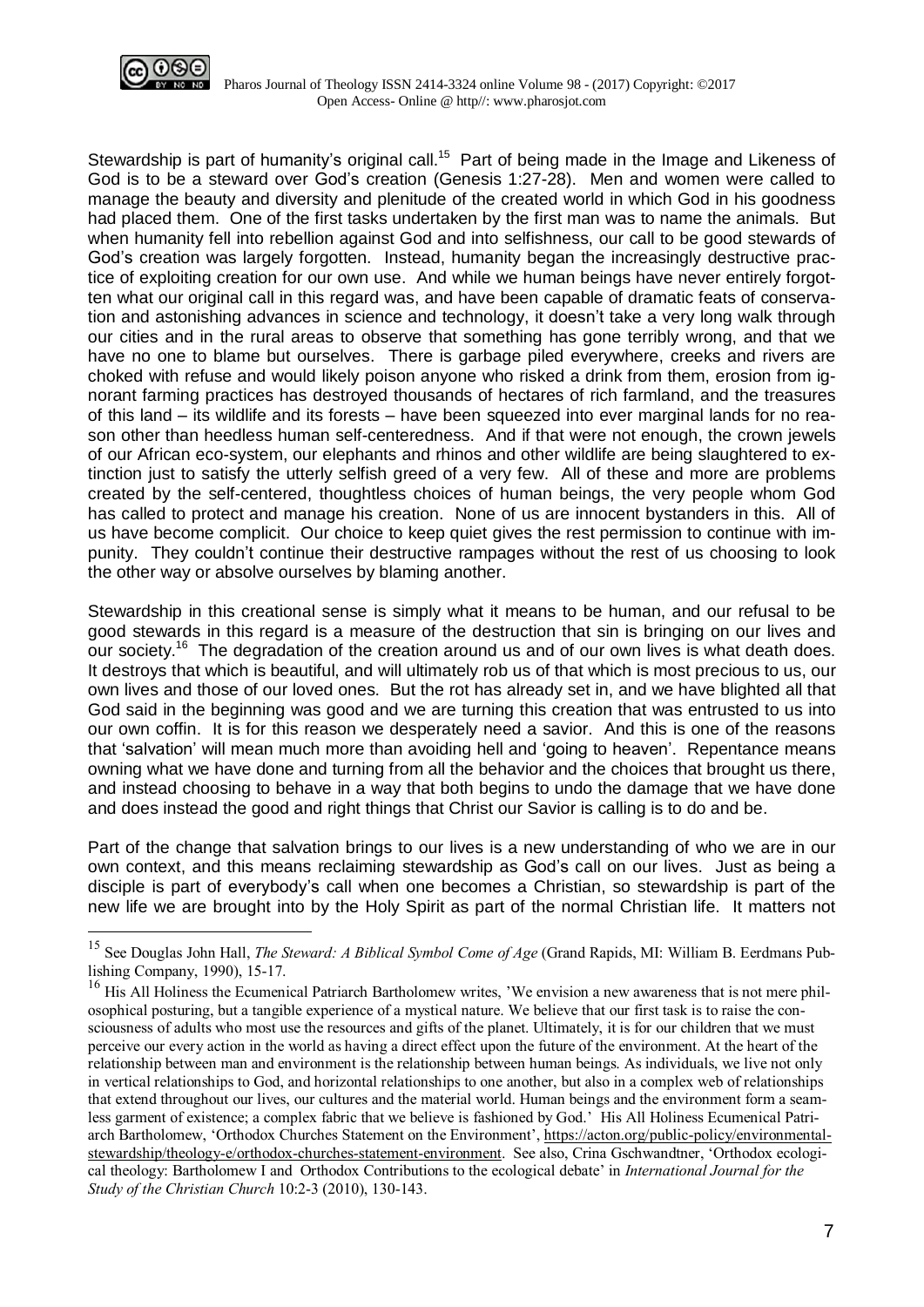

how poor one is, or how wealthy one is – everyone is called to stewardship. In fact, the biggest adjustment in thinking must occur on the part of those who are wealthy. Wealthy people are often used to thinking that a contribution here and a contribution there satisfies any requirement for generosity that God might have. But this self-justification misses completely the attitude towards possessions that Christ calls each Christian to own:

A ruler asked him, 'Good Teacher, what must I do to inherit eternal life?' Jesus said to him, 'Why do you call me good? No one is good but God alone. You know the commandments: "You shall not commit adultery; You shall not murder; You shall not steal; You shall not bear false witness; Honor your father and mother."' He replied, 'I have kept all these since my youth.' When Jesus heard this, he said to him, 'There is still one thing lacking. Sell all that you own and distribute the money to the poor, and you will have treasure in heaven; then come, follow me.' But when he heard this, he became sad; for he was very rich. Jesus looked at him and said, 'How hard it is for those who have wealth to enter the kingdom of God! Indeed, it is easier for a camel to go through the eye of a needle than for someone who is rich to enter the kingdom of God.' Those who heard it said, 'Then who can be saved?' He replied, 'What is impossible for mortals is possible for God.' (Luke 18:18-27)

Or as the Apostle Paul puts it in his first letter to the church in Corinth: *'What do you have that you* did not receive? And if you received it, why do you boast as if it were not a gift?' (1 Corinthians 4:7)

The wealthy young ruler walked away from Jesus sad not because he was wealthy, but because he, like all of us, thinks that what we have is *ours*. This is the perspective of the world, and tellingly, it is also the perspective of almost everyone in the churches. It is precisely because of this that churches in Kenya and elsewhere are impoverished. It is this attitude that is the beginning of the disaster that characterizes our relationship with God, with the people around us, and with creation itself.

Truth be told, we own nothing. As Paul says, everything we think is 'ours' has come to us as a gift. We come to this world with nothing in our hands, and death strips us of whatever we thought might have belonged to us at the other end. And in between, *everything* that has come to us comes as a gift which we receive. This is actually the starting point of both Christian discipleship and Christian stewardship, because it enables us to view ourselves and everything that we have as belonging to the Lord. We and all we are and all we have are now the Lord's, for him to use as he sees fit.

Although this is the starting point of the New Testament gospel, it very rarely gets communicated when the 'gospel' is preached and when people are invited to become Christians in most of today's churches. Perhaps we are more concerned to inflate our numbers with easy converts than we are to be faithful to Christ. Maybe we are afraid that no one will respond if we allow Jesus himself to speak in our churches. And so we serve up heaping *sufurias* (huge cooking pots) of what Dietrich Bonhoeffer, the German Lutheran pastor, theologian and martyr, calls 'cheap grace'. Bonhoeffer (1906-1945) writes:

 Cheap grace is the deadly enemy of our Church. We are fighting today for costly grace. Cheap grace means grace sold on the market like cheapjacks' wares. The sacraments, the forgiveness of sin, and the consolations of religion are thrown away at cut prices…. Cheap grace means grace as a doctrine, a principle, a system. It means forgiveness of sins proclaimed as a general truth, the love of God taught as the Christian 'conception' of God. An intellectual assent to that idea is held to be of itself sufficient to secure remission of sins…. In such a Church the world finds a cheap covering for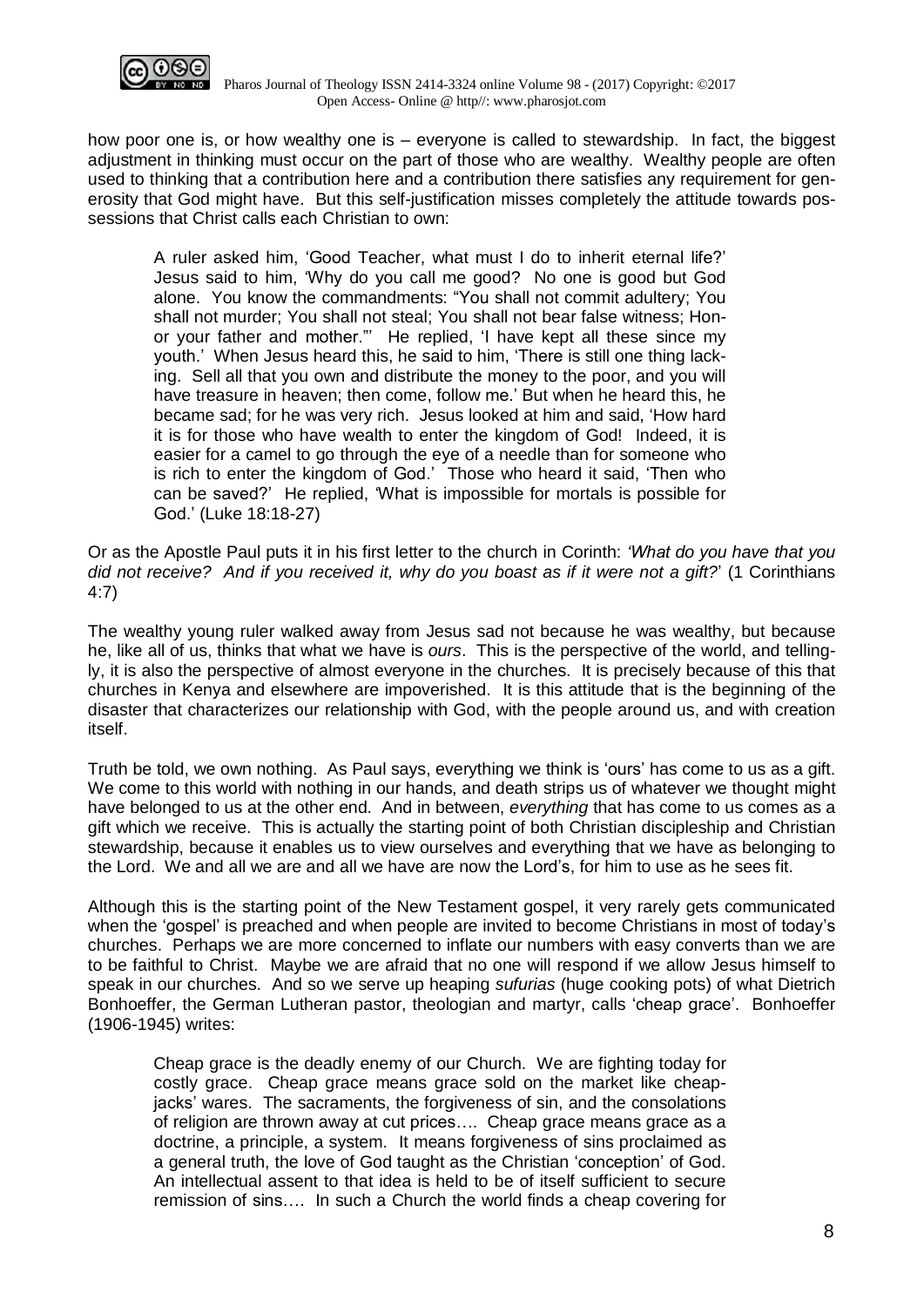

 Pharos Journal of Theology ISSN 2414-3324 online Volume 98 - (2017) Copyright: ©2017 Open Access- Online @ http//: www.pharosjot.com

its sins; no contrition is required, still less any real desire to be delivered from sin…. Cheap grace means the justification of sin without the justification of the sinner. Grace alone does everything they say, and so everything can remain as it was before. 'All for sin could not atone.' Well, then, let the Christian live like the rest of the world. Let him model himself on the world's standards in every sphere of life, and not presumptuously aspire to live a different life under grace from his old life under sin. Cheap grace is the grace we bestow on ourselves. Cheap grace is the preaching of forgiveness without requiring repentance, baptism without church discipline, Communion without confession…cheap grace is grace without discipleship, grace without the cross, grace without Jesus Christ, living and incarnate.<sup>17</sup>

By means of contrast, Bonhoeffer says,

 Costly grace is the treasure hidden in the field; for the sake of it a man will gladly go and sell all that he has. It is the pearl of great price to buy which the merchant will sell all of his goods. It is the kingly rule of Christ, for whose sake a man will pluck out the eye which causes him to stumble. It is the call of Jesus Christ at which the disciple leaves his nets and follows him $18$ 

It turns out, not surprisingly, that Orthodox Christians are just as susceptible to cheap grace as German Lutherans. Our challenges with stewardship in our churches and in our own lives turn out to be mere symptoms of the real issue confronting Christianity in Kenya – we are a land of churches full of converts, full of the baptized, full of the 'saved', but there is hardly a *disciple - a Christian -* to be found in any town, in any community, in any church. There are certainly a lot of worship services. There are prayer meetings in abundance. A lot of people singing 'praise and worship' songs, a lot of people speaking in tongues. But where are the disciples? There are more preachers and preaching per capita the population in Kenya than just about anyplace else in the world. But so little Christ, and so little of his transforming call upon our lives.

When God's grace does breakthrough in African lives and in African contexts, it does so powerfully and with an unexpected voice. Mary Aluel Garang writes of being a Christian and of suffering in Sudan, with the harrowing line: 'Death has come to reveal the faith.' She continues:

God has come among us slowly, And we didn't realize it. He stands nearby, behind our hearts, Shining his pure light upon us. We ask you, our Father, Great Lord of peace in heaven, Who is calling us with a whisper. Our Father knows the depths of the heart of humankind. Our faith is weak; make us strong, That we may stand firm with courage, Until you reach us undeterred…

Send us your power, O Lord, The guiding Spirit of truth To teach us the law which has been written. We receive salvation slowly, slowly,

 $\overline{a}$ 

<sup>17</sup> Dietrich Bonhoeffer, *The Cost of Discipleship* (London, UK: SCM Press, 1959), 45-47.

<sup>18</sup> Bonhoeffer, *The Cost of Discipleship*, 48-49.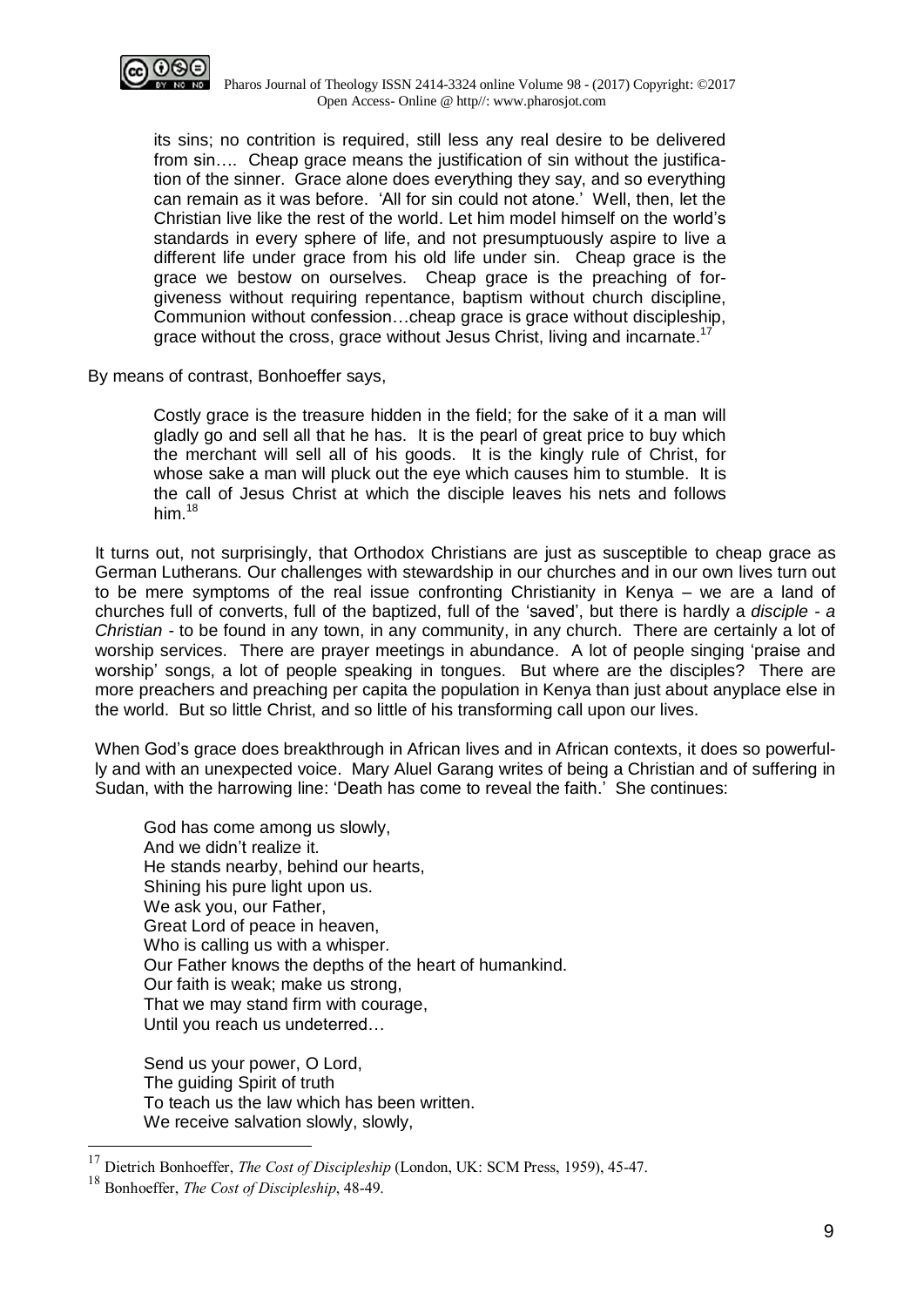

All of us together, with no one left behind.<sup>19</sup>

We began this article discussing the role of harambee in Kenyan fundraising in general, with a view towards its widespread use among Kenyan Orthodox Churches in particular. The strategy by Churches that have used harambee as the cornerstone for their efforts to raise money has met with enough success as to be used repeatedly by Churches in every corner of the land. But Orthodox Churches that make use of harambees to meet their financial need discover that harambees do nothing to change the fundamental poverty of their congregation or their giving. Harambees may raise a significant amount of money enabling a local project to move forward, but harambees are also a symptom indicating issues with the overall health of the congregation in terms of discipleship and stewardship. Moreover, the public presenting of gifts and the public announcement of how much a person is giving may spur even more giving by means of competition, but it flies in the face of the anonymity demanded by Jesus of his disciples when they are presenting their gifts. Christians are to give generously, but they are giving to God, and not for the approbation of the audience:

So whenever you give alms, do not sound a trumpet before you, as the hypocrites do in the synagogues and in the streets, so that they may be praised by others. Truly I tell you, they have received their reward. But when you give alms, do not let your left hand know what your right hand is doing so that your alms may be done in secret; and your Father who sees in secret will reward you. (Matthew 6:2-4).

# **Conclusion**

The whole purpose of a harambee is to sound a trumpet about one's giving and this has worked well in community settings. And while there are salutary cultural qualities of mutual interdependence and community responsibility represented by harambees at their best, the Christian discipleship and stewardship reflected in the New Testament represents an even better, more effective model of mutual interdependence and community responsibility for the simple reason that rather than being episodic as are harambees, the Christian calling to discipleship and stewardship is relational and day by day. The implications of this call to discipleship and stewardship for the Kenyan Orthodox Churches and for Orthodox faithful are profound. They will require the intentional detachment of both faithful and parishes and their leaders from postures of dependency and from ways of acquiring funds that play on human greed and pride rather than our Christian callings as disciples and stewards. As such, these implications will require us to live as Christians. These will not be the only solutions to the challenges facing Orthodox Christians in Kenya, but they are the necessary ones.

## **References**

 $\overline{a}$ 

Bartholomew I, Ecumenical Patriarch. (1997). Orthodox Churches Statement on the Environment. [online] Acton.org. Available at: https://acton.org/public-policy/environmentalstewardship/theology-e/orthodox-churches-statement-environment [accessed 26 March 2017].

Bonhoeffer, D. (1959). The Cost of Discipleship, London, UK: SCM Press, 45-47.

<sup>19</sup> Marc R. Nikkel, *Dinka Christianity: The Origin and Development of Christianity among the Dinka of Sudan with Special Reference to the Songs of Dinka Christians* (Nairobi, Paulines Publications, 2001). Quoted in Andrew Walls, 'The Cost of Discipleship: The Witness of the African Church' in *Word & World*, 25:4 (2005), 442-443.